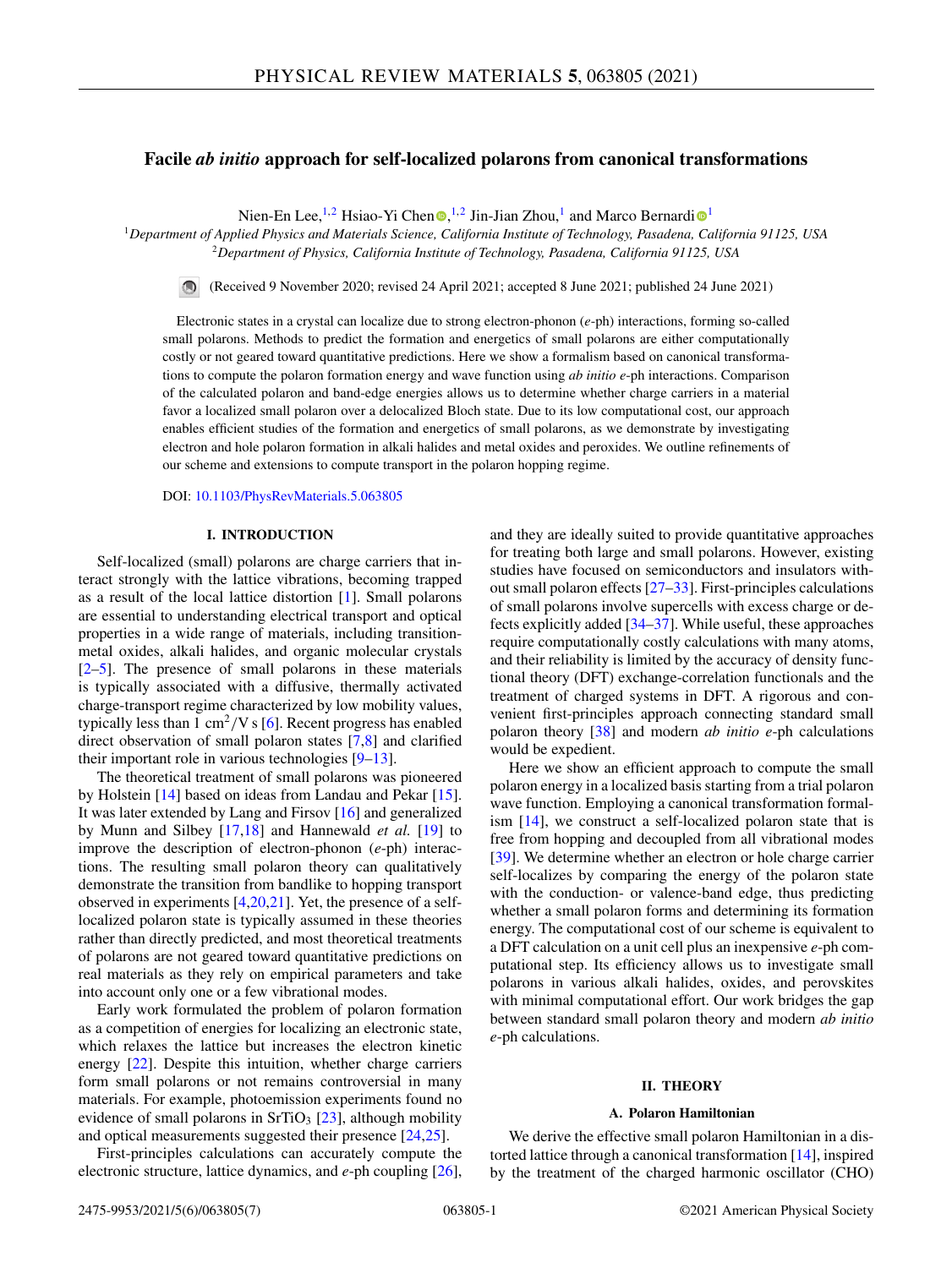<span id="page-1-0"></span>in an external electric field *E* [\[40\]](#page-6-0). The Hamiltonian of a one-dimensional CHO is

$$
H^{(\text{CHO})} = \omega(b^{\dagger}b + \frac{1}{2}) + \omega g(b + b^{\dagger}), \tag{1}
$$

where  $b^{\dagger}$  and *b* are oscillator creation and annihilation operators, and the coupling parameter is  $g = eE/\sqrt{2m\omega^3}$ , with *e*,  $m$ , and  $\omega$  the charge, mass, and frequency of the oscillator, respectively. Here and below we set  $\hbar = 1$ . To solve the CHO Hamiltonian, the common approach is to stretch the oscillator spring to its new equilibrium position using the canonical transformation of operators  $O \rightarrow \widetilde{O} = e^S O e^{-S}$ . Defining the CHO generator as  $S^{(CHO)} = g(b^{\dagger} - b)$ , this transformation gives

$$
\widetilde{b} = b - g,\tag{2}
$$

$$
\widetilde{H}^{\text{(CHO)}} = \omega \big(b^{\dagger} b + \frac{1}{2}\big) - \omega g^2. \tag{3}
$$

The shift of the operator *b* in Eq. (2) amounts to shifting the coordinate system:

$$
\widetilde{x} = \frac{1}{\sqrt{2m\omega}} (\widetilde{b}^{\dagger} + \widetilde{b}) = \frac{1}{\sqrt{2m\omega}} (b^{\dagger} + b) + x_0,
$$
 (4)

where *x* is the position operator and  $x_0 = -2g/\sqrt{2m\omega}$  is the new equilibrium position. The second term in Eq. (3) is always negative and can be interpreted as the energy decrease resulting from relaxing the oscillator to a new equilibrium position due to the electrical force, because  $-\omega g^2 = \frac{1}{2} m \omega^2 x_0^2 + eEx_0$ .

Inspired by Holstein's treatment [\[14\]](#page-5-0), we perform an analogous transformation on the *e*-ph Hamiltonian in the electronic Wannier [\[41\]](#page-6-0) and phonon momentum basis,

$$
H = \sum_{mn} \varepsilon_{mn} a_m^{\dagger} a_n + \sum_{\mathbf{Q}} \omega_{\mathbf{Q}} \left( b_{\mathbf{Q}}^{\dagger} b_{\mathbf{Q}} + \frac{1}{2} \right)
$$
  
+ 
$$
\frac{1}{\sqrt{N_{\Omega}}} \sum_{mn} \sum_{\mathbf{Q}} \omega_{\mathbf{Q}} g_{\mathbf{Q}mn} (b_{\mathbf{Q}}^{\dagger} + b_{-\mathbf{Q}}) a_m^{\dagger} a_n.
$$
 (5)

Here,  $n = j_n \mathbf{R}_n$  is a collective index labeling the  $j_n$ th Wannier function (WF) in the unit cell with the origin at the Bravais lattice vector  $\mathbf{R}_n$ , while  $a_n = a_{i_n} \mathbf{R}_n$  is the corresponding electron annihilation operator and  $b<sub>O</sub>$  is the phonon annihilation operator, where **Q** is a collective label for the phonon mode ν and momentum **q**. The hopping strength and phonon energy are denoted as  $\varepsilon_{mn}$  and  $\omega_{\mathbf{Q}}$ , respectively, and  $N_{\Omega}$  is the number of unit cells in the crystal. The unitless *e*-ph coupling matrix element  $g_{\text{Omn}}$  is obtained by transforming to the electron Wannier basis a unitless *e*-ph matrix element in momentum space,  $\tilde{g}_{mn\nu}(\mathbf{k}, \mathbf{q}) = g_{mn\nu}(\mathbf{k}, \mathbf{q})/(\hbar \omega_{\nu \mathbf{q}})$ , where  $g_{mn\nu}(\mathbf{k}, \mathbf{q})$ is defined in Eq. (24) of Ref. [\[42\]](#page-6-0). Using the notation in Ref. [\[42\]](#page-6-0), the explicit definition is  $g_{\mathbf{Q}_{mn}} \equiv \tilde{g}_{mn\nu}(\mathbf{R}_e, \mathbf{q}) =$  $\frac{1}{N_e} \sum_{\mathbf{k}, i j} e^{-i\mathbf{k} \cdot \mathbf{R}_e} \mathcal{U}^{\dagger}_{mi}(\mathbf{k} + \mathbf{q}) \tilde{g}_{ij\nu}(\mathbf{k}, \mathbf{q}) \mathcal{U}_{jn}(\mathbf{k})$ , where U are unitary Wannier gauge matrices [\[42\]](#page-6-0).

We define the generator *S* as

$$
S = \sum_{mn} C_{mn} a_m^{\dagger} a_n, \tag{6}
$$

$$
C_{mn} = \frac{1}{\sqrt{N_{\Omega}}} \sum_{\mathbf{Q}} B_{\mathbf{Q}mn} (b_{\mathbf{Q}}^{\dagger} - b_{-\mathbf{Q}}), \tag{7}
$$

and using the transformation  $O \to \widetilde{O} = e^S O e^{-S}$  we obtain the transformed electron and phonon annihilation operators, respectively, as

$$
\widetilde{a}_m = \sum_n e_{mn}^{-C} a_n,\tag{8}
$$

$$
\widetilde{b}_{\mathbf{Q}} = b_{\mathbf{Q}} - \frac{1}{\sqrt{N_{\Omega}}} \sum_{mn} B_{\mathbf{Q}mn} a_m^{\dagger} a_n, \tag{9}
$$

where  $e_{mn}^{-C}$  is shorthand for the phonon operator,

$$
e_{mn}^{-C} = \delta_{mn} - C_{mn} + \frac{1}{2!} \sum_{i} C_{mi} C_{in} - \cdots, \qquad (10)
$$

with *C<sub>mn</sub>* defined in Eq. (7). Above, we introduced the undetermined distortion coefficients *B***Q***mn*, which, analogous to the coupling *g* in the CHO example, quantify how the transformation stretches the spring of each phonon mode to a new equilibrium position due to the electrical forces applied on the lattice by the charge carrier. This physical interpretation is manifest in Eq.  $(9)$ , where one changes the basis to a distorted lattice configuration in analogy with Eq. (2), implying that the operators  $a_n^{\dagger}$  and  $b_0^{\dagger}$  create a polaron or phonon, respectively, in the distorted lattice. To make the transformation unitary, the distortion coefficients need to satisfy  $B_{\text{Q}_{mn}}^* = B_{-\text{Q}_{nm}}$ , so that the operators *Cmn* and *S* are both anti-Hermitian.

The polaron Hamiltonian is obtained by substituting the transformed electron and phonon operators [\[43\]](#page-6-0):

$$
\widetilde{H} = \sum_{mn} E_{mn} a_m^{\dagger} a_n + \sum_{\mathbf{Q}} \omega_{\mathbf{Q}} \left( b_{\mathbf{Q}}^{\dagger} b_{\mathbf{Q}} + \frac{1}{2} \right) + \frac{1}{\sqrt{N_{\Omega}}} \sum_{mn\mathbf{Q}} \omega_{\mathbf{Q}} G_{\mathbf{Q}mn} (b_{\mathbf{Q}}^{\dagger} + b_{-\mathbf{Q}}) a_m^{\dagger} a_n, \qquad (11)
$$

where the polaron hopping strength *Emn* and the residual polaron-phonon (pl-ph) coupling constant *G***Q***mn* are defined, respectively, as

$$
E_{mn} = \langle \widetilde{\varepsilon} \rangle_{mn} + \frac{1}{N_{\Omega}} \sum_{i\mathbf{Q}} \omega_{\mathbf{Q}} B_{-\mathbf{Q}mi} (B_{\mathbf{Q}in} - 2 \langle \widetilde{\varepsilon}_{\mathbf{Q}} \rangle_{in}),
$$
  

$$
G_{\mathbf{Q}mn} = \langle \widetilde{\varepsilon}_{\mathbf{Q}} \rangle_{mn} - B_{\mathbf{Q}mn},
$$
 (12)

and the angle brackets  $\langle \cdots \rangle$  indicate a thermal average over phonon states.

#### **B. Thermal average**

In the effective polaron Hamiltonian derived above, the transformed hopping and *e*-ph coupling matrices  $\widetilde{\epsilon}_{mn}$  and  $\widetilde{g}_{\mathbf{Q}mn}$ , denoted as  $M_{mn}$ , are defined as

$$
\widetilde{M}_{mn} = \sum_{ij} e_{mi}^C M_{ij} e_{jn}^{-C}.
$$
\n(13)

These transformed matrices still contain phonon operators (through the operator  $C_{mn}$ ). Following Holstein [\[14\]](#page-5-0), we take their thermal average in Eq. (12) to obtain the effective polaron Hamiltonian in Eq.  $(11)$ . The thermal average is com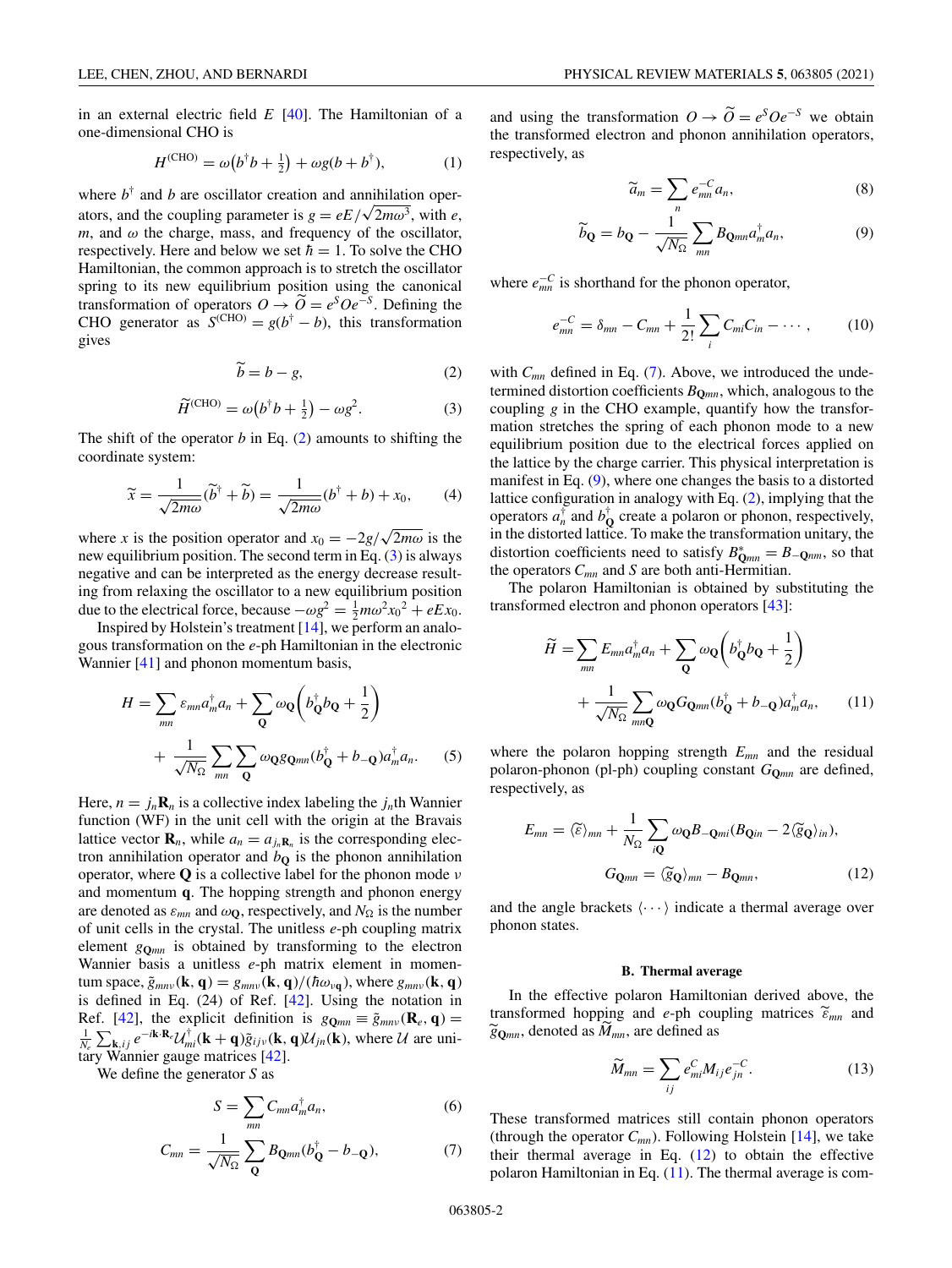<span id="page-2-0"></span>puted using the Baker-Campbell-Hausdorff formula [\[19\]](#page-5-0):

$$
\langle \widetilde{M} \rangle_{mn} = \langle e^C M e^{-C} \rangle_{mn} = \left\langle M + \frac{1}{2!} [C, [C, M]] + \cdots \right\rangle_{mn}
$$
\n(14)

where terms with an odd number of  $C_{mn}$  vanish because the thermal average of an odd number of  $b_{\mathbf{Q}}$  or  $b^{\dagger}_{\mathbf{Q}}$  is zero. Substituting  $C_{mn}$  as defined in Eq. [\(7\)](#page-1-0), we get

$$
\langle \widetilde{M} \rangle_{mn} = \left\langle \sum_{i} \frac{1}{(2i)!} [C, [\cdots [C, [C, M]] \cdots] \right\rangle_{mn}
$$
  
= 
$$
\sum_{i} \frac{1}{(2i)! N_{\Omega}^{i}} [\sum_{\mathbf{Q}_{1}} B_{\mathbf{Q}_{1}}, [\cdots [\sum_{\mathbf{Q}_{2i}} B_{\mathbf{Q}_{2i}}, M] \cdots]]
$$
  

$$
\times \langle (b_{\mathbf{Q}_{1}}^{\dagger} - b_{-\mathbf{Q}_{1}}) \cdots (b_{\mathbf{Q}_{2i}}^{\dagger} - b_{-\mathbf{Q}_{2i}}) \rangle_{mn},
$$
(15)

where the phonon operator part can be factored out in the last equality because all permutations of  $(b_{\mathbf{Q}}^{\dagger} - b_{-\mathbf{Q}})$  give the same thermal average. Next, we apply the Wick theorem and use the identities  $\langle b_{\mathbf{Q}}^{\dagger} b_{\mathbf{Q}} \rangle = N_{\mathbf{Q}}$  and  $\langle b_{\mathbf{Q}} b_{\mathbf{Q}}^{\dagger} \rangle = N_{\mathbf{Q}} + 1$  on the thermal average part, where  $N_{\mathbf{Q}}$  is the phonon thermal occupation:

$$
\langle \widetilde{M} \rangle_{mn} = \sum_{i} \frac{(-1)^i}{(2i)! N_{\Omega}^i} \sum_{\mathbf{Q}_1 \cdots \mathbf{Q}_i} (2N_{\mathbf{Q}_1} + 1) \cdots (2N_{\mathbf{Q}_i} + 1)
$$
  
 
$$
\times \sum_{\text{all pairings}} [B_{\mathbf{Q}_1}, [B_{-\mathbf{Q}_1}, [\cdots [B_{\mathbf{Q}_i}, [B_{-\mathbf{Q}_i}, M]] \cdots]]]_{mn}. \quad (16)
$$

This expression can be simplified by assuming that all distortion coefficients  $B<sub>O</sub>$  commute with each other. Under this assumption, the commutator part of every possible pairing is the same, and each of the  $(2i)!/2<sup>i</sup>i!$  pairings gives the same contribution. We obtain

$$
\langle \widetilde{M} \rangle_{mn} = \sum_{i} \frac{(-1)^{i}}{N_{\Omega}^{i} i!} \sum_{\mathbf{Q}_{i} \cdots \mathbf{Q}_{i}} \left( N_{\mathbf{Q}_{i}} + \frac{1}{2} \right) \cdots \left( N_{\mathbf{Q}_{i}} + \frac{1}{2} \right)
$$

$$
\times [B_{\mathbf{Q}_{1}}, [B_{-\mathbf{Q}_{1}}, [\cdots [B_{\mathbf{Q}_{i}}, [B_{-\mathbf{Q}_{i}}, M]] \cdots]]_{mn} . (17)
$$

Defining a linear operator  $\Lambda$  on *M* as

$$
\sum_{\alpha\gamma} \Lambda_{mn,\alpha\gamma} M_{\alpha\gamma} = \frac{1}{N_{\Omega}} \sum_{\mathbf{Q}} \left( N_{\mathbf{Q}} + \frac{1}{2} \right) [B_{\mathbf{Q}}, [B_{-\mathbf{Q}}, M]]_{mn},\tag{18}
$$

we obtain the final expression

$$
\langle \widetilde{M} \rangle_{mn} = \sum_{\alpha \gamma} e^{-\Lambda}_{mn,\alpha \gamma} M_{\alpha \gamma}.
$$
 (19)

For the special case in which all the nonlocal distortion coefficients vanish, and using the ansatz,

$$
B_{\mathbf{Q}mn} = g_{\mathbf{Q}mn}\delta_{mn},\tag{20}
$$

we obtain (see below) a self-localized polaron state with negligible intersite hopping. Using this ansatz, the thermal average of the transformed matrix can be written as  $\langle M \rangle_{mn} =$  $\exp[-\lambda_{mn}]M_{mn}$  [\[40\]](#page-6-0), where the exponent  $\lambda_{mn}(T)$  depends on temperature *T* and on the difference between the local *e*-ph couplings at the *m* and *n* WF sites,

$$
\lambda_{mn}(T) = \frac{1}{N_{\Omega}} \sum_{\mathbf{Q}} \left( N_{\mathbf{Q}}(T) + \frac{1}{2} \right) |g_{\mathbf{Q}^{mm}} - g_{\mathbf{Q}^{nn}}|^2, \quad (21)
$$

and on the phonon thermal occupation factor  $N_{\mathbf{Q}}(T)$ . In this work, the quantity λ*mn* is computed using *ab initio e*-ph coupling constants *g***Q***mm*, paying attention to converge the Brillouin zone integral in Eq. (21). The diagonal part of λ*mn* is identically zero, which makes  $exp[-\lambda_{mm}] = 1$  for all sites *m*. The off-diagonal part of exp[−λ*mn*] is orders of magnitude smaller than unity (typically of order  $10^{-2}$ – $10^{-10}$  at 300 K), as we verify explicitly in our numerical calculations. Thus we have

$$
\exp[-\lambda_{mn}] \approx \delta_{mn}.\tag{22}
$$

### **C. Polaron hopping and formation energy**

Substituting Eqs.  $(20)$ – $(22)$  into Eq.  $(12)$ , we derive the central equations for the polaron hopping strength *Emn* and pl-ph coupling *G***Q***mn*:

$$
E_{mn} = \left(\varepsilon_{mm} - \frac{1}{N_{\Omega}} \sum_{\mathbf{Q}} \omega_{\mathbf{Q}} |g_{\mathbf{Q}mm}|^2 \right) \delta_{mn},
$$
\n
$$
G_{\mathbf{Q}mn} = g_{\mathbf{Q}mn} \delta_{mn} - B_{\mathbf{Q}mn} = 0.
$$
\n(23)

The first equation implies that the operators  $a_m^{\dagger}$  in the polaron Hamiltonian, Eq. [\(11\)](#page-1-0), create a self-localized polaron because intersite hopping is negligible due to the vanishing off-diagonal *Emn* elements. The second line implies that this small polaron state is decoupled from all phonon modes as  $G_{\mathbf{Q}_{mn}} = 0$ . The on-site polaron energy  $E_{mm}$  is the sum of the electronic energy ε*mm* of the corresponding WF and the potential energy decrease due to the lattice distortion, analogous to the CHO case [compare the second terms in Eqs. [\(3\)](#page-1-0) and (23)]. The physical insight provided by Eq.  $(23)$  is that a material with less dispersive electronic bands, in which  $\varepsilon_{mm}$  is closer to the band edge, and stronger on-site *e*-ph coupling *g***Q***mm* (and thus greater potential energy decrease), is more likely to host a small polaron.

Whether or not a small polaron forms depends on the competition of two terms, namely the potential energy decrease due to the lattice distortion and the kinetic energy increase from localizing a Bloch state. If the on-site polaron energy  $E_{mm}$  is lower than the energy of the conduction-band minimum (CBM) for an electron carrier, or higher than the valence-band maximum (VBM) for a hole carrier, then the self-localized polaron is energetically more favorable than a delocalized Bloch state. In this scenario, the electron or hole quasiparticle forms a small polaron and becomes self-trapped by the lattice distortion; the polaron formation energy is thus the difference between the polaron energy *Emm* and the respective band edge. For electron carriers, the polaron formation energy is given by

$$
\Delta E_{\rm f}^{\,\mathrm{el}} = E_{mm} - \varepsilon_{\rm CBM},\tag{24}
$$

while similarly for hole polarons the formation energy is

$$
\Delta E_{\rm f}^{\rm hole} = \varepsilon_{\rm VBM} - E_{mm}.\tag{25}
$$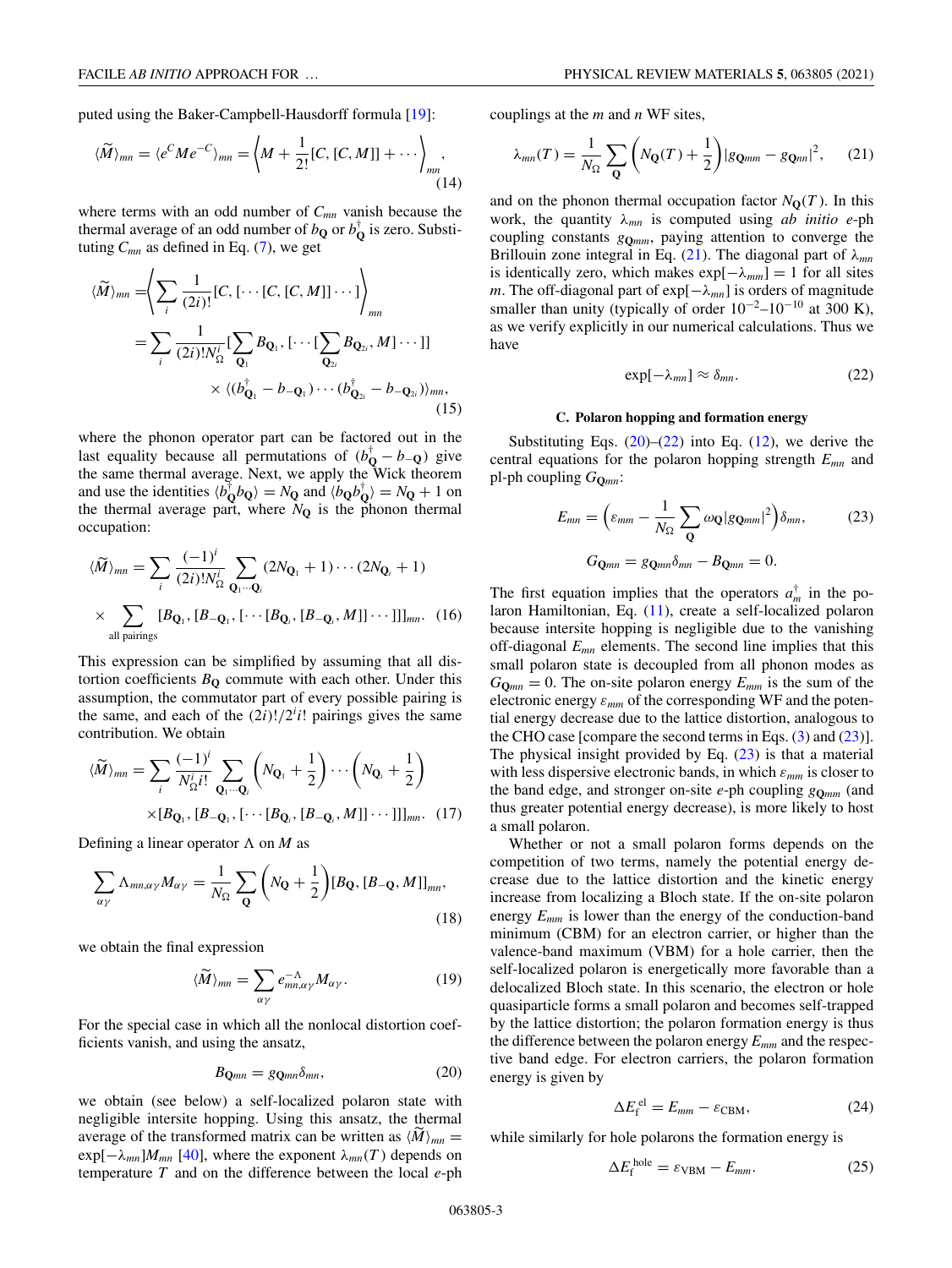<span id="page-3-0"></span>The small polaron wave function has rarely been discussed in the canonical transformation treatment. While Eq.  $(23)$  gives the polaron energy for an electron in a given WF, the choice of a WF is not unique—different WFs will result in slightly different lattice distortions and polaron energies, the most stable state corresponding to the WF minimizing the polaron energy. In the following, we use a maximally localized WF as a trial wave function and compute its polaron energy. If the resulting small polaron is stable, as determined by comparing the electron or hole polaron energy with the respective band edge, then our approach provides a sufficient condition for concluding that a small polaron forms in the material, as well as an approximate polaron wave function.

### **III. FIRST-PRINCIPLES CALCULATIONS**

We carry out DFT calculations using the QUANTUM ESPRESSO code [\[44\]](#page-6-0) with a plane-wave basis set, employing norm-conserving pseudopotentials [\[45\]](#page-6-0) from Pseudo Dojo [\[46\]](#page-6-0) and the Perdew-Burke-Ernzerhof generalized gradient approximation [\[47\]](#page-6-0). A kinetic energy cutoff of 100 Ry, an  $8 \times$  $8 \times 8$  **k**-point grid, and relaxed lattice parameters are used in all DFT calculations. We use density functional perturbation theory [\[48\]](#page-6-0) to compute phonon frequencies and eigenvectors on a coarse  $8 \times 8 \times 8$  **q**-point grid for all materials except Na<sub>2</sub>O<sub>2</sub>, for which we use a  $4 \times 4 \times 4$  **q**-point grid. The *e*-ph coupling constants  $g_{mn\nu}(\mathbf{k}, \mathbf{q})$  are obtained on coarse grids and transformed to Wannier basis coupling constants  $g_{\Omega_{mn}}$ using the PERTURBO code  $[42]$ , with WFs generated from WANNIER90 [\[49\]](#page-6-0). Computing the polaron formation energy with Eq.  $(23)$  only requires Wannierizing one or more bands and computing the potential energy decrease term, which has a small computational cost equal to computing an *e*-ph scattering rate [\[42\]](#page-6-0). Before calculating the polaron energy, we first numerically verify that the identity in Eq. [\(22\)](#page-2-0) is satisfied. We then obtain the on-site polaron energy,  $E_{mm}$  in Eq.  $(23)$ , carrying out the Brillouin zone integral via Monte Carlo integration with 1 million random **q** points drawn from a Cauchy distribution. All materials investigated in this work have strongly polar bonds and dominant Fröhlich *e*-ph coupling with the longitudinal optical modes [\[28](#page-5-0)[,50\]](#page-6-0). The temperature is set to 300 K in all calculations.

## **IV. RESULTS**

Figure 1 shows the computed polaron energy in three alkali halides—NaCl, LiF, and KCl—for both electron and hole polaron states. Our formalism predicts that holes in these three materials form a self-localized small polaron, in agreement with experiments [\[3\]](#page-5-0), because the computed polaron energies  $E_{mm}$  are above the VBM, as shown in Figs.  $1(a)-1(c)$ . Electrons in these materials, on the other hand, are not expected to self-trap—as the conduction band in alkali halides is *s*-like and therefore more dispersive than the *p*-like valence band, the potential energy decrease due to the lattice distortion cannot outweigh the increase in kinetic energy for localizing the electronic state. Consistent with this intuition, our results for electrons in NaCl, LiF, and KCl, shown in Figs.  $1(d) - 1(f)$ , conclude that electrons in these materials do not form a selftrapped polaron, as is seen by the fact that the polaron energy



FIG. 1. Calculated polaron energy for holes in (a) NaCl, (b) LiF, and (c) KCl, and electrons in (d) NaCl, (e) LiF, and (f) KCl. Blue lines are the polaron on-site energies *Emm*, and dashed black lines are WF energies  $\varepsilon_{mm}$ , in Eq. [\(23\)](#page-2-0). The solid black curves are the DFT band structure, and the red curves are the Wannier interpolated bands, whose number equals the number of WFs employed in the calculation. The energy zero is set to either the CBM or VBM, respectively, when electron or hole carriers are considered.

is above the CBM. Experiments in alkali halides similarly found no evidence of electron polarons down to  $5 K [51]$  $5 K [51]$ .

Figure [2](#page-4-0) shows the calculated electron and hole polaron energies in three alkali-metal oxides and peroxides:  $Na<sub>2</sub>O<sub>2</sub>$ , Li<sub>2</sub>O<sub>2</sub>, and Na<sub>2</sub>O. The nature of the charge carriers in these materials is important for application to novel battery technologies, where the low electrical conductivity hampers device performance and is commonly attributed to the presence of small polarons [\[9\]](#page-5-0). Our results in Fig. [2](#page-4-0) unambiguously demonstrate that both electrons and holes in these materials form self-localized small polarons with formation energies greater than 0.5–1 eV, warranting further investigation of their electrical transport properties. The hole polaron wave function in NaCl and the electron polaron wave function in  $Li_2O_2$  are shown in Figs. [3\(a\)](#page-4-0) and [3\(b\),](#page-4-0) respectively, highlighting their localized nature.

The last case study we examine is cubic  $SrTiO<sub>3</sub>$  perovskite, whose electron mobility near room temperature exhibits a power law that can be attributed to a transport regime governed by large (non-self-localized) polarons [\[31\]](#page-5-0). We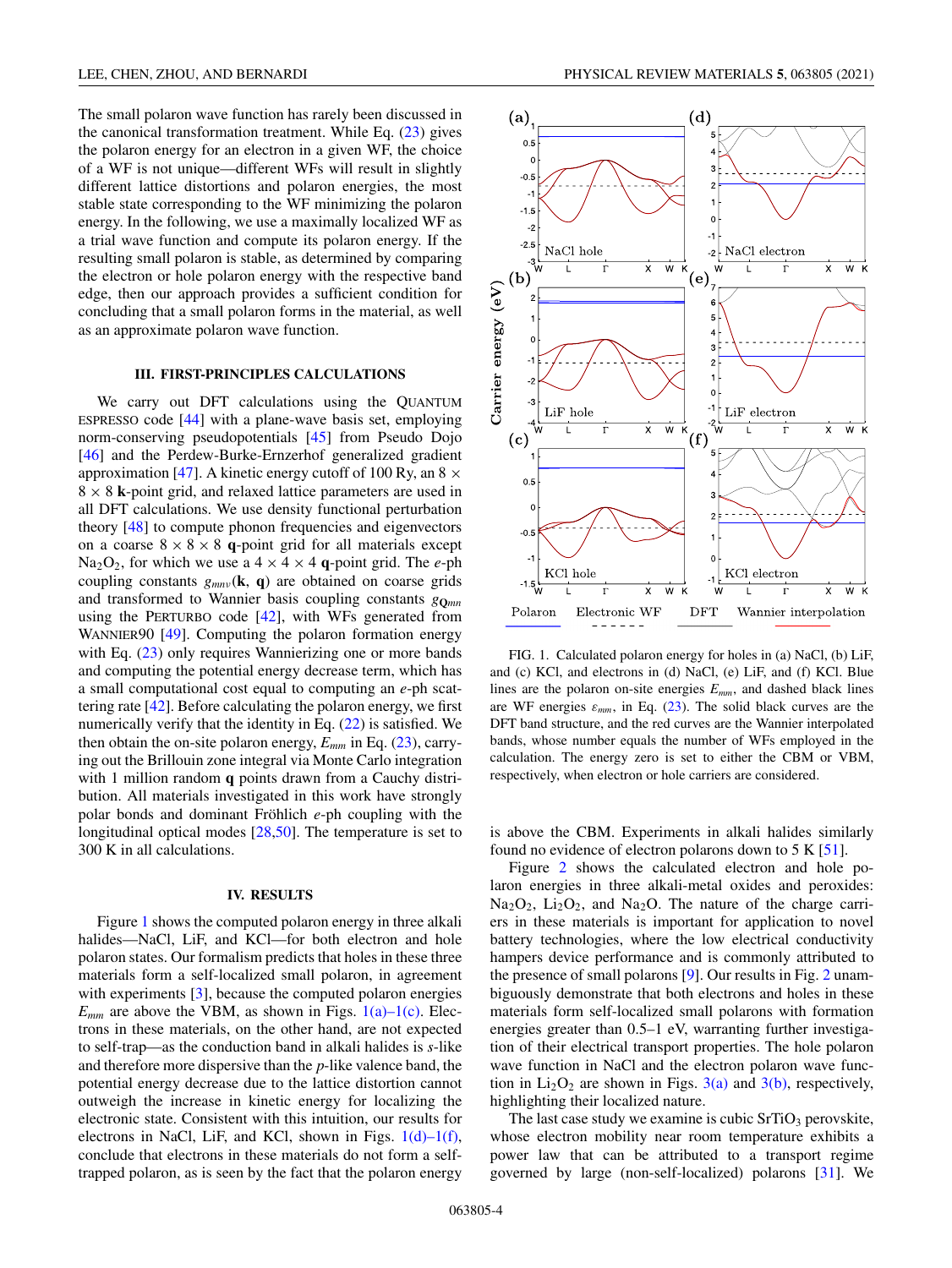<span id="page-4-0"></span>

FIG. 2. Calculated polaron energy for holes in (a)  $Li<sub>2</sub>O<sub>2</sub>$ , (b)  $Na<sub>2</sub>O<sub>2</sub>$ , and (c)  $Na<sub>2</sub>O$ , and electrons in (d)  $Li<sub>2</sub>O<sub>2</sub>$ , (e)  $Na<sub>2</sub>O<sub>2</sub>$ , and (f) SrTiO3. The lines and their color code have the same meaning as in Fig. [1.](#page-3-0)

investigate small polaron formation in cubic  $SrTiO<sub>3</sub>$ , using accurate electronic band structure, phonon dispersions, and *e*-ph interactions from our previous work [\[30,31\]](#page-5-0) as a starting point for the polaron calculation. As shown in Fig. 2(f), we find a polaron energy significantly higher than the CBM, clearly showing that for electrons in  $SrTiO<sub>3</sub>$  it is energetically unfavorable to self-localize and form a small polaron state. Note that this finding does not conflict with the existence of localized electronic states due to oxygen vacancies [\[25,34\]](#page-5-0) as our approach focuses on self-localized electronic states in the pristine crystal.



FIG. 3. The square of the trial polaron wave function for the (a) hole polaron in NaCl and (b) electron polaron in  $Li<sub>2</sub>O<sub>2</sub>$ .

### **V. DISCUSSION**

The method developed in this work focuses on finding self-localized polarons with negligible intersite hopping and polaron bandwidth (and thus immobile), as is implied by Eq.  $(23)$ . As shown in the case of SrTiO<sub>3</sub>, even when a stable small polaron state is not found with our approach, a more extended small polaron or a large polaron state may still be present in the system. This limitation of our approach can be overcome by removing the assumption of local *e*-ph coupling or by directly solving the polaron Hamiltonian and treating the distortion coefficients  $B<sub>O</sub>$  as variational parameters. Both of these possibilities lead to more challenging calculations and are left for future work. Translating recent advances in polaron models [\[52\]](#page-6-0) into first-principles calculations may also enable accurate modeling of more delocalized polaron states. Another possibility to describe small polarons delocalized over a few unit cells would be to employ a linear combination of WFs and use a variational approach to minimize the polaron energy. Such a calculation is left for future work.

The formalism presented in this work leaves room for various straightforward extensions. One is minimizing the polaron energy over the space of possible trial WFs, leading to a refinement of the polaron formation energy and wave function. Mode-resolved analysis of the potential energy decrease is also possible, and allows one to infer which phonon modes contribute to small polaron formation. In addition, treating *e*-ph interactions in materials with open-shell *d* or *f* electrons, for example using the DFT+U approach, is an important future extension for studies of small polaron effects in transition-metal oxides [\[53,54\]](#page-6-0). Our approach also forms the basis for charge-transport calculations in the polaron hopping regime, for example using the Kubo formula [\[5,16,17\]](#page-5-0), and for studies of the transition from bandlike to polaron hopping transport  $[4,20,21]$ . Both topics are pristine territory for first-principles calculations.

Finally, there are conceptual differences between our approach and a recently proposed momentum-space formalism to treat polarons using Landau-Pekar theory [\[55,56\]](#page-6-0). The approach proposed in Refs. [\[55,56\]](#page-6-0) can be obtained as a special case of our treatment under simplifying assumptions. While the operator  $C_{mn}$ , and therefore also  $e_{mn}^{-C}$ , contains phonon creation and annihilation operators, let us suppose that we can take a thermal average and turn  $e_{mn}^{-C}$  into a matrix,  $A_{mn}$ . By replacing  $e_{mn}^{-C}$  with  $A_{mn}$  in Eq. [\(13\)](#page-1-0), as opposed to taking thermal averages of  $\tilde{M}_{mn}$  as we did above, the on-site energy and the pl-ph interaction in Eq.  $(12)$ , for a polaron at the Bravais lattice origin ( $\mathbf{R}_n = \mathbf{R}_m = 0$ ), become

$$
E_{00} = \sum_{mn} A_{0m}^* \left[ \varepsilon_{mn} - \frac{2}{N_{\Omega}} \sum_{\mathbf{Q}} \omega_{\mathbf{Q}} B_{-\mathbf{Q}00} g_{\mathbf{Q}mn} \right] A_{n0}
$$

$$
+ \frac{1}{N_{\Omega}} \sum_{\mathbf{Q}} \omega_{\mathbf{Q}} B_{-\mathbf{Q}00} B_{\mathbf{Q}00}, \tag{26}
$$

$$
G_{\mathbf{Q}00} = \sum_{mn} A_{0m}^* g_{\mathbf{Q}mn} A_{n0} - B_{\mathbf{Q}00}.
$$
 (27)

This result is a Wannier space version of the two polaron equations proposed in Refs. [\[55,56\]](#page-6-0), but with an additional term (the second line of the first equation above) whose origin will be discussed elsewhere. Despite the similarities, the two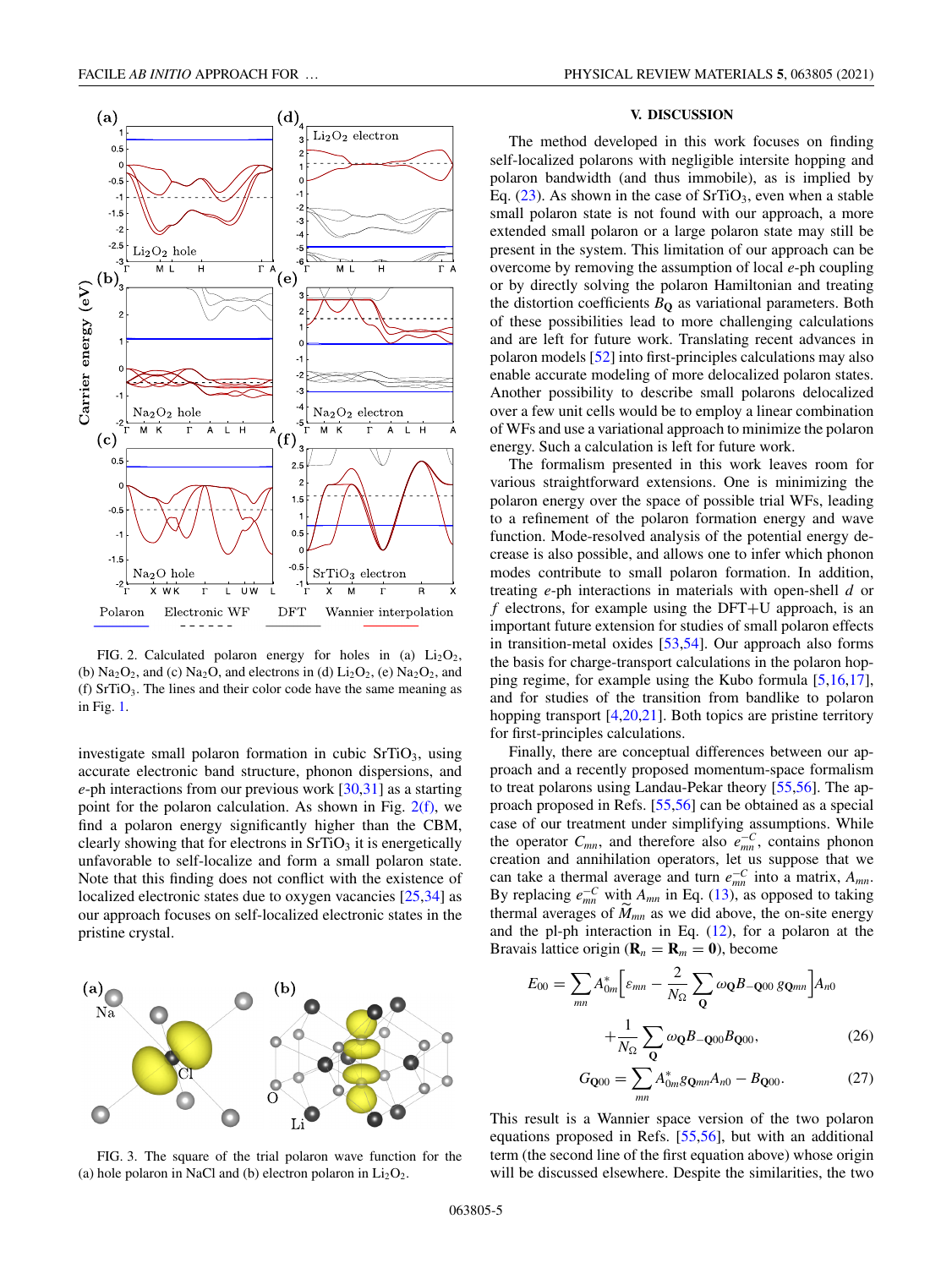<span id="page-5-0"></span>formalisms differ in two crucial points: (i) Our approach guarantees that the polaron state is self-localized, as the polaron hopping term between nearby sites,  $E_{0n}$ , is negligibly small; (ii) we use Wannier functions as a more natural, localized basis set to describe small polarons, thus bypassing costly calculations in momentum space. For example, our computed electron polaron formation energy in Li<sub>2</sub>O<sub>2</sub> is  $-4.905$  eV [see Fig. [2\(d\)\]](#page-4-0), which is nearly identical to the −4.87 eV value extrapolated to infinite supercell sizes using progressively finer **k**-point grids in Ref. [\[55\]](#page-6-0). Remarkably, our approach obtains this value with a negligible computational cost, without the need for any extrapolation or fine **k**-point grid sampling, and without solving a polaron eigenvalue problem in momentum space as in Ref. [\[55\]](#page-6-0).

# **VI. CONCLUSION**

In summary, we developed a computationally efficient approach to predict the formation of self-localized small polarons, and we made it available in our open-source PERTURBO code. Our formalism combines *ab initio e*-ph interactions with

- [1] D. Emin, Phys. Today **35**[\(6\), 34 \(1982\).](https://doi.org/10.1063/1.2938044)
- [2] S. Lany, [J. Phys. Condens. Matter](https://doi.org/10.1088/0953-8984/27/28/283203) **27**, 283203 (2015).
- [3] [T. G. Castner and W. Känzig,](https://doi.org/10.1016/0022-3697(57)90023-9) J. Phys. Chem. Solids **3**, 178 (1957).
- [4] [L. B. Schein, C. B. Duke, and A. R. McGhie,](https://doi.org/10.1103/PhysRevLett.40.197) Phys. Rev. Lett. **40**, 197 (1978).
- [5] [J. H. Fetherolf, D. Golež, and T. C. Berkelbach,](https://doi.org/10.1103/PhysRevX.10.021062) Phys. Rev. X **10**, 021062 (2020).
- [6] H. Tuller and A. Nowick, [J. Phys. Chem. Solids](https://doi.org/10.1016/0022-3697(77)90124-X) **38**, 859 (1977).
- [7] H. Sezen, H. Shang, F. Bebensee, C. Yang, M. Buchholz, A. Nefedov, S. Heissler, C. Carbogno, M. Scheffler, P. Rinke, and C. Wöll, [Nat. Commun.](https://doi.org/10.1038/ncomms7901) **6**, 6901 (2015).
- [8] E. Pastor, J.-S. Park, L. Steier, S. Kim, M. Grätzel, J. R. [Durrant, A. Walsh, and A. A. Bakulin,](https://doi.org/10.1038/s41467-019-11767-9) Nat. Commun. **10**, 3962 (2019).
- [9] [J. Kang, Y. S. Jung, S.-H. Wei, and A. C. Dillon,](https://doi.org/10.1103/PhysRevB.85.035210) Phys. Rev. B **85**, 035210 (2012).
- [10] [S. P. Ong, Y. Mo, and G. Ceder,](https://doi.org/10.1103/PhysRevB.85.081105) Phys. Rev. B **85**, 081105(R) (2012).
- [11] X. Wu, M. T. Trinh, D. Niesner, H. Zhu, Z. Norman, J. S. Owen, [O. Yaffe, B. J. Kudisch, and X.-Y. Zhu,](https://doi.org/10.1021/ja512833n) J. Am. Chem. Soc. **137**, 2089 (2015).
- [12] D. Cortecchia, J. Yin, A. Bruno, S.-Z. A. Lo, G. G. Gurzadyan, [S. Mhaisalkar, J.-L. Brédas, and C. Soci,](https://doi.org/10.1039/C7TC00366H) J. Mater. Chem. C **5**, 2771 (2017).
- [13] M. B. Salamon and M. Jaime, [Rev. Mod. Phys.](https://doi.org/10.1103/RevModPhys.73.583) **73**, 583 (2001).
- [14] T. Holstein, [Ann. Phys. \(NY\)](https://doi.org/10.1016/0003-4916(59)90003-X) **8**, 343 (1959).
- [15] M. I. Dykman and E. I. Rashba, Phys. Today **68**[\(4\), 10 \(2015\).](https://doi.org/10.1063/PT.3.2735)
- [16] I. G. Lang and Y. A. Firsov, J. Expt. Theor. Phys. (U.S.S.R.) **43**, 1843 (1962).
- [17] R. Silbey and R. W. Munn, [J. Chem. Phys.](https://doi.org/10.1063/1.439425) **72**, 2763 (1980).
- [18] R. W. Munn and R. Silbey, [J. Chem. Phys.](https://doi.org/10.1063/1.449372) **83**, 1843 (1985).
- [19] K. Hannewald, V. M. Stojanović, J. M. T. Schellekens, P. A. [Bobbert, G. Kresse, and J. Hafner,](https://doi.org/10.1103/PhysRevB.69.075211) Phys. Rev. B **69**, 075211 (2004).
- [20] V. N. Bogomolov, E. K. Kudinov, and Y. A. Firsov, Sov. Phys. Solid State **9**, 2502 (1968) [Fiz. Tverd. Tela **9**, 3175 (1967)].

an extension of small polaron theory. Its computational cost is a minimal overhead to a DFT calculation on a unit cell, allowing one to rapidly scan many materials. Besides providing a convenient atomistic approach for small polaron studies, our method is a starting point for developing transport calculations in the polaron hopping regime.

### **ACKNOWLEDGMENTS**

This work was supported by the Air Force Office of Scientific Research through the Young Investigator Program, Grant No. FA9550-18-1-0280. J.-J.Z. was supported by the Joint Center for Artificial Photosynthesis, a DOE Energy Innovation Hub, supported through the Office of Science of the U.S. Department of Energy under Award No. DE-SC0004993. H.-Y.C. acknowledges support by the J. Yang Fellowship. This research used resources of the National Energy Research Scientific Computing Center (NERSC), a U.S. Department of Energy Office of Science User Facility located at Lawrence Berkeley National Laboratory, operated under Contract No. DE-AC02-05CH11231.

- [21] [H. Böttger and V. V. Bryksin,](https://doi.org/10.1002/pssb.2220780202) Phys. Status Solidi B **78**, 415 (1976).
- [22] D. Emin, [Phys. Rev. Lett.](https://doi.org/10.1103/PhysRevLett.28.604) **28**, 604 (1972).
- [23] W. Meevasana, X. J. Zhou, B. Moritz, C.-C. Chen, R. H. He, S.- I. Fujimori, D. H. Lu, S.-K. Mo, R. G. Moore, F. Baumberger, T. P. Devereaux, D. van der Marel, N. Nagaosa, J. Zaanen, and Z.-X. Shen, New J. Phys. **12**[, 023004 \(2010\).](https://doi.org/10.1088/1367-2630/12/2/023004)
- [24] [D. Keroack, Y. Lepine, and J. L. Brebner,](https://doi.org/10.1088/0022-3719/17/5/013) J. Phys. C **17**, 833 (1984).
- [25] M. L. Crespillo, J. T. Graham, F. Agulló-López, Y. Zhang, and W. J. Weber, [Appl. Mater. Today](https://doi.org/10.1016/j.apmt.2018.04.006) **12**, 131 (2018).
- [26] R. M. Martin, *Electronic Structure: Basic Theory and Practical Methods* (Cambridge University Press, Cambridge, 2004).
- [27] [J. J. Kas, J. J. Rehr, and L. Reining,](https://doi.org/10.1103/PhysRevB.90.085112) Phys. Rev. B **90**, 085112 (2014).
- [28] J.-J. Zhou and M. Bernardi, Phys. Rev. B **94**[, 201201\(R\) \(2016\).](https://doi.org/10.1103/PhysRevB.94.201201)
- [29] [N.-E. Lee, J.-J. Zhou, L. A. Agapito, and M. Bernardi,](https://doi.org/10.1103/PhysRevB.97.115203) Phys. Rev. B **97**, 115203 (2018).
- [30] [J.-J. Zhou, O. Hellman, and M. Bernardi,](https://doi.org/10.1103/PhysRevLett.121.226603) Phys. Rev. Lett. **121**, 226603 (2018).
- [31] [J.-J. Zhou and M. Bernardi,](https://doi.org/10.1103/PhysRevResearch.1.033138) Phys. Rev. Research **1**, 033138 (2019).
- [32] [Y. Kang, H. Peelaers, and C. G. Van de Walle,](https://doi.org/10.1103/PhysRevB.100.121113) Phys. Rev. B **100**, 121113(R) (2019).
- [33] [N.-E. Lee, J.-J. Zhou, H.-Y. Chen, and M. Bernardi,](https://doi.org/10.1038/s41467-020-15339-0) Nat. Commun. **11**, 1607 (2020).
- [34] [A. Janotti, J. B. Varley, M. Choi, and C. G. Van de Walle,](https://doi.org/10.1103/PhysRevB.90.085202) *Phys.* Rev. B **90**, 085202 (2014).
- [35] [S. Kokott, S. V. Levchenko, P. Rinke, and M. Scheffler,](https://doi.org/10.1088/1367-2630/aaaf44) New J. Phys. **20**, 033023 (2018).
- [36] [S. Yuan, Z. Wang, M. L. F. Baron, and K. H. Bevan,](https://doi.org/10.1103/PhysRevB.100.205201) *Phys. Rev.* B **100**, 205201 (2019).
- [37] [N. Tsunoda, Y. Kumagai, and F. Oba,](https://doi.org/10.1103/PhysRevMaterials.3.114602) Phys. Rev. Materials **3**, 114602 (2019).
- [38] J. T. Devreese, Encycl. Appl. Phys. **14**, 383 (1996).
- [39] Note that here we define a small polaron as a self-trapped electronic state, regardless of its spatial extent.